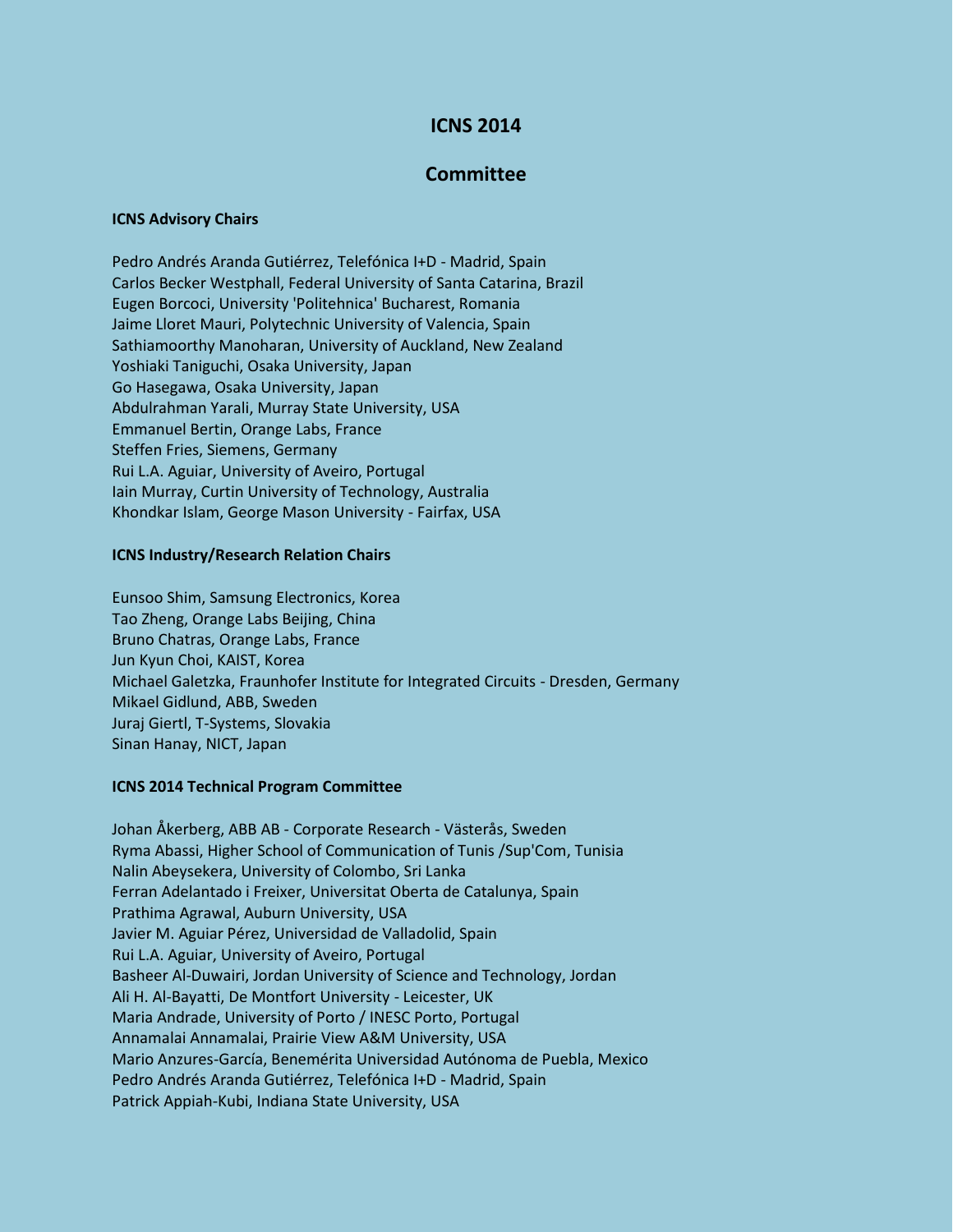Bourdena Athina, University of the Aegean, Greece Isabelle Augé-Blum, CITI, INSA-Lyon / Urbanet, INRIA, France Mohamad Badra, Dhofar University, Oman Aleksandr Bakharev, Siberian State University of Telecommunication and Information Sciences, Russia Mohammad M. Banat, Jordan University of Science and Technology, Jordan Javier Barria, Imperial College of London, UK Mostafa Bassiouni, University of Central Florida, USA Michael Bauer, The University of Western Ontario - London, Canada Carlos Becker Westphall, Federal University of Santa Catarina, Brazil Tarek Bejaoui, University of Carthage, Tunisia Mehdi Bennis, University of Oulu, Finland Luis Bernardo, Universidade Nova de Lisboa, Portugal Emmanuel Bertin, Orange Labs, France Alex Bikfalvi, Madrid Institute for Advanced Studies in Networks - Madrid, Spain Eugen Borcoci, University "Politehnica"of Bucharest (UPB), Romania Fernando Boronat Seguí, Polytechnic University of Valencia, Spain Kalinka Branco, University of São Paulo, Brazil Dumitru Burdescu, University of Craiova, Romania Jens Buysse, Ghent University/IBBT, Belgium Maria Calderon Pastor, Universidad Carlos III, Madrid, Spain Maria Dolores Cano Baños, Polytechnic University of Cartagena - Campus Muralla del Mar, Spain Tarik Caršimamovic, BHTelecom, Bosnia and Herzegovina José Cecílio, University of Coimbra, Portugal Patryk Chamuczyński, Radytek, Poland Bruno Chatras, Orange Labs, France Jun Kyun Choi, KAIST, Korea Victor Clincy, Kennesaw State University, USA Jorge A. Cobb, University of Texas at Dallas, USA Hugo Coll Ferri, Universidad Politecnica de Valencia, Spain Todor Cooklev, Indiana University - Purdue University Fort Wayne, USA Alejandro Cordero, Amaranto Consultores, Spain Taiping Cui, Inha University - Incheon, Korea Carlton Davis, École Polytechnique de Montréal, Canada João Henrique de Souza Pereira, University of São Paulo, Brazil Wei Ding, New York Institute of Technology, USA Matthew Dunlop, United States Army Cyber Command, USA Giuseppe Durisi, Chalmers University of Technology - Göteborg, Sweden Zbigniew Dziong, ETS - Montreal, Canada El-Sayed El-Alfy, King Fahd University of Petroleum and Minerals, Saudi Arabia Halima Elbiaze, Université de Québec à Montréal, Canada Fakher Eldin Mohamed Suliman, Sudan University of Science and Technology, Sudan Issa Tamer Elmabrouk Elfergani, Instituto de Telecomunicações - Aveiro, Portugal Cain Evans, Birmingham City University, UK Pedro Felipe Prado, University of São Paulo, Brazil Juan Flores, University of Michoacan, Mexico Steffen Fries, Siemens, Germany Sebastian Fudickar, University of Potsdam, Germany Michael Galetzka, Fraunhofer Institute for Integrated Circuits - Dresden, Germany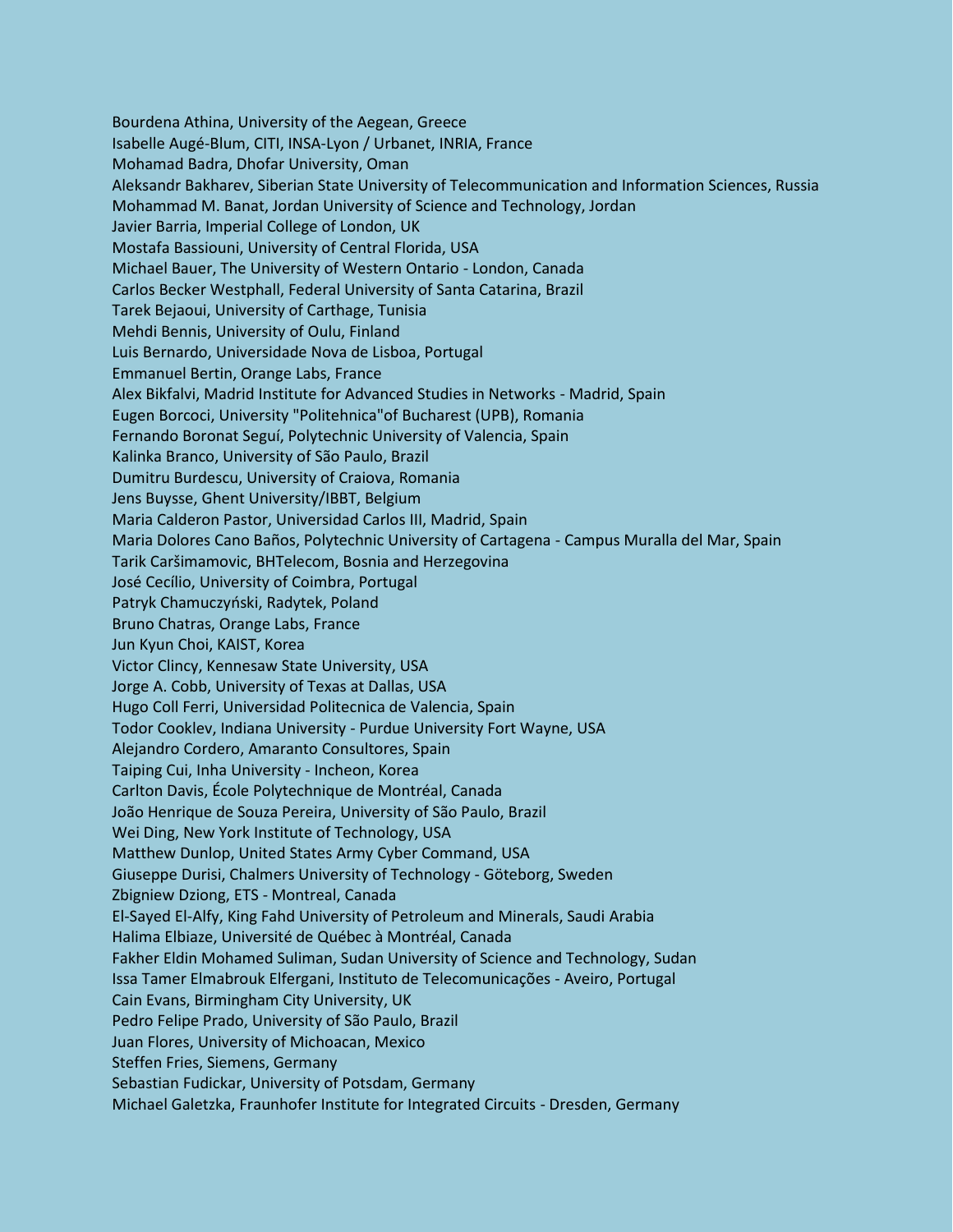Alex Galis, University College London, UK Ivan Ganchev, University of Limerick, Ireland Elvis Eduardo Gaona G., Universidad Distrital Francisco José de Caldas, Colombia Abdennour El Rhalibi, Liverpool John Moores University, UK Stenio Fernandez, Federal University of Pernambuco, Brazil Gianluigi Ferrari, University of Parma, Italy Miguel Garcia Pineda, Universitat Politecnica de Valencia, Spain Rosario Garroppo, Università di Pisa, Italy Sorin Georgescu, Ericsson Research, Canada Mikael Gidlund, ABB, Sweden Juraj Giertl, T-Systems, Slovakia Marc Gilg, University of Haute Alsace, France Ivan Glesk, University of Strathclyde - Glasgow, UK Ann Gordon-Ross, University of Florida, USA Victor Govindaswamy, Texas A&M University-Texarkana, USA Dominic Greenwood, Whitestein, Switzerland Jean-Charles Grégoire, INRS - Université du Québec - Montreal, Canada Vic Grout, Glyndwr University - Wrexham, UK Ibrahim Habib, City University of New York, USA Sinan Hanay, NICT, Japan Go Hasegawa, Osaka University, Japan Jing (Selena) He, Kennesaw State University, USA Maryline Hélard, INSA-IETR, France Hermann Hellwagner, Klagenfurt University, Austria Enrique Hernandez Orallo, Universidad Politécnica de Valencia, Spain Shahram S. Heydari, University of Ontario Institute of Technology, Canada Zhihong Hong, Communications Research Centre, Canada Per Hurtig, Karlstad University, Sweden Naohiro Ishii, Aichi Institute of Technology, Japan Khondkar Islam, George Mason University - Fairfax, USA Arunita Jaekel, University of Windsor, Canada Tauseef Jamal, SITILab Lisbon, Portugal Peter Janacik, University of Paderborn, Germany Imad Jawhar, United Arab Emirates University, UAE Ravi Jhawar, Universitàdegli Studi di Milano - Crema, Italy Sudharman K. Jayaweera, University of New Mexico - Albuquerque, USA Ying Jian, Google Inc, USA Fan Jiang, Tuskegee University, USA Eunjin (EJ) Jung, University of San Francisco, USA Enio Kaljic, University of Sarajevo, Bosnia and Herzegovina Georgios Kambourakis, University of the Aegean - Karlovassi, Greece Hisao Kameda, University of Tsukuba, Japan Kyungtae Kang, Hanyang University, Korea Nirav Kapadia, Public Company Accounting Oversight Board (PCAOB), USA Georgios Karagiannis, University of Twente, The Netherlands Lutful Karim, Ryerson University, Canada Masoumeh Karimi, Technological University of America, USA Hiroyuki Kasai, University of Electro-Communications, Japan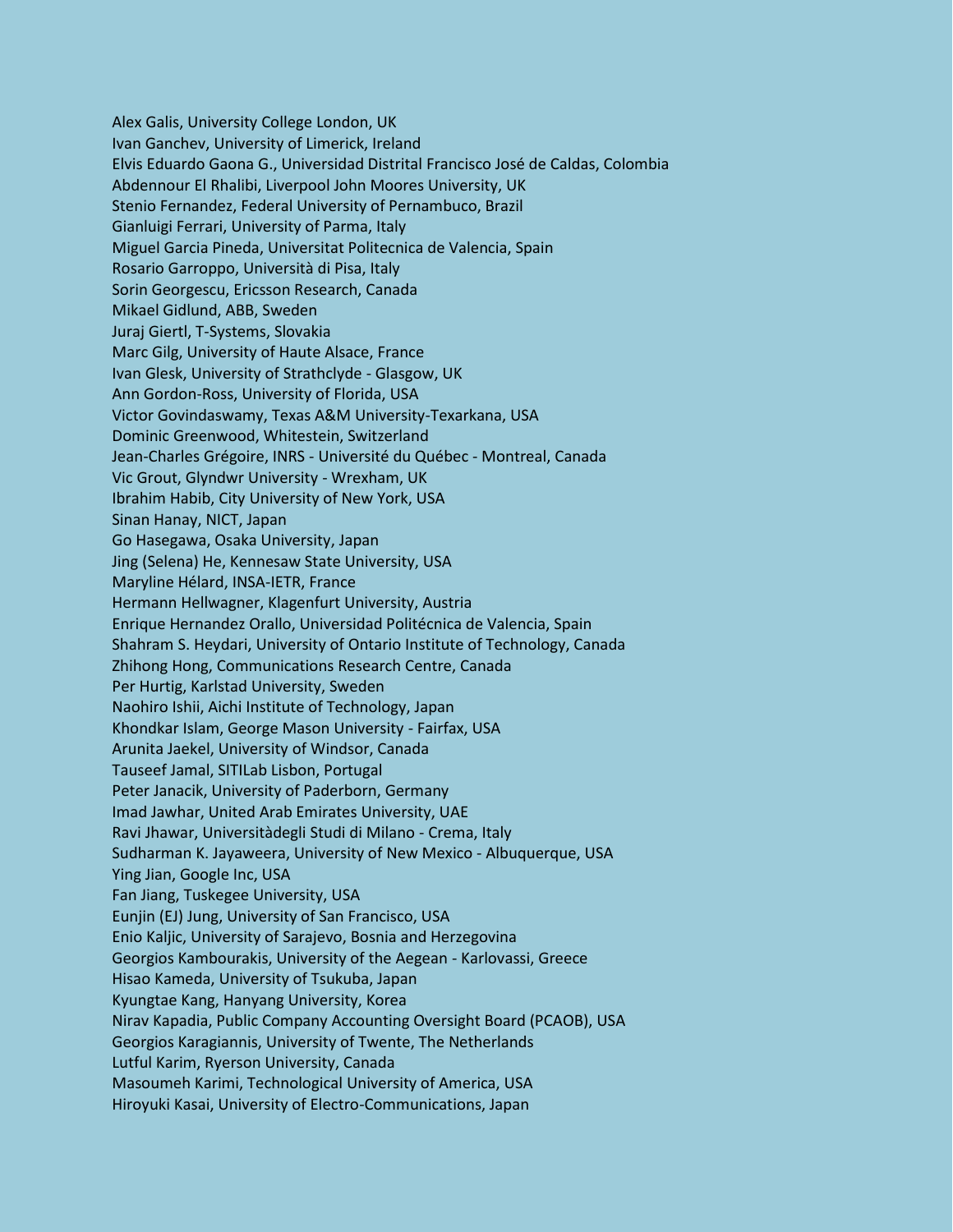Aggelos K. Katsaggelos, Northwestern University - Evanston, USA Sokratis K. Katsikas, University of Piraeus, Greece Thomas Kemmerich, University College Gjøvik, Norway Razib Hayat Khan, NTNU, Norway Ki Hong Kim, The Attached Institute of ETRI, Korea Younghan Kim, Soongsil University - Seoul, Republic of Korea Mario Kolberg, University of Stirling - Scotland, UK Lisimachos Kondi, University of Ioannina, Greece Jerzy Konorski, Gdansk University of Technology, Poland Elisavet Konstantinou, University of the Aegean, Greece Kimon Kontovasilis, NCSR "Demokritos", Greece Andrej Kos, University of Ljubljana, Slovenia Evangelos Kranakis, Carleton University, - Ottawa, Canada Francine Krief, University of Bordeaux, France Suk Kyu Lee, Korea University at Seoul, Republic of Korea DongJin Lee, Auckland University, New Zealand Leo Lehmann, OFCOM, Switzerland Ricardo Lent, Imperial College London, UK Alessandro Leonardi, AGT Group (R&D) GmbH - Darmstadt, Germany Yiu-Wing Leung, Hong Kong Baptist University, Hong Kong Qilian Liang, University of Texas at Arlington, USA Wen-Hwa Liao, Tatung University - Taipei, Taiwan Fidel Liberal Malaina, University of Basque Country, Spain Marco Listanti, Sapienza University of Rome, Italy Thomas Little, Boston University, USA Giovanni Livraga, Università degli Studi di Milano - Crema, Italy Jaime Lloret Mauri, Polytechnic University of Valencia, Spain Albert Lysko, Meraka Institute/CSIR- Pretoria, South Africa Zoubir Mammeri, ITIT - Toulouse, France Sathiamoorthy Manoharan, University of Auckland, New Zealand Moshe Masonta, Tshwane University of Technology - Pretoria, South Africa George Mastorakis, Technological Educational Institute of Crete, Greece Constandinos X. Mavromoustakis, University of Cyprus, Cyprus Ivan Mezei, University of Novi Sad, Serbia Klaus Moessner, University of Surrey- Guildford, UK Mohssen Mohammed, Cape Town University, South Africa Mario Montagud Climent, Polytechnic University of Valencia, Spain Carla Monteiro Marques, University of State of Rio Grande do Norte, Brazil Oscar Morales, Chalmers University of Technology, Sweden Lorenzo Mossucca, Istituto Superiore Mario Boella - Torino, Italy Mary Luz Mouronte López, Universidad Politécnica de Madrid, Spain Arslan Munir, University of Florida - Gainesville, USA Iain Murray, Curtin University of Technology, Australia Nikolai Nefedov, ETH Zürich, Switzerland Petros Nicopolitidis , Aristotle University of Thessaloniki , Greece Tien-Thinh Nguyen, EURECOM - Sophia Antipolis, France Toan Nguyen, INRIA, France Bruce Nordman , Lawrence Berkeley National Laboratory, USA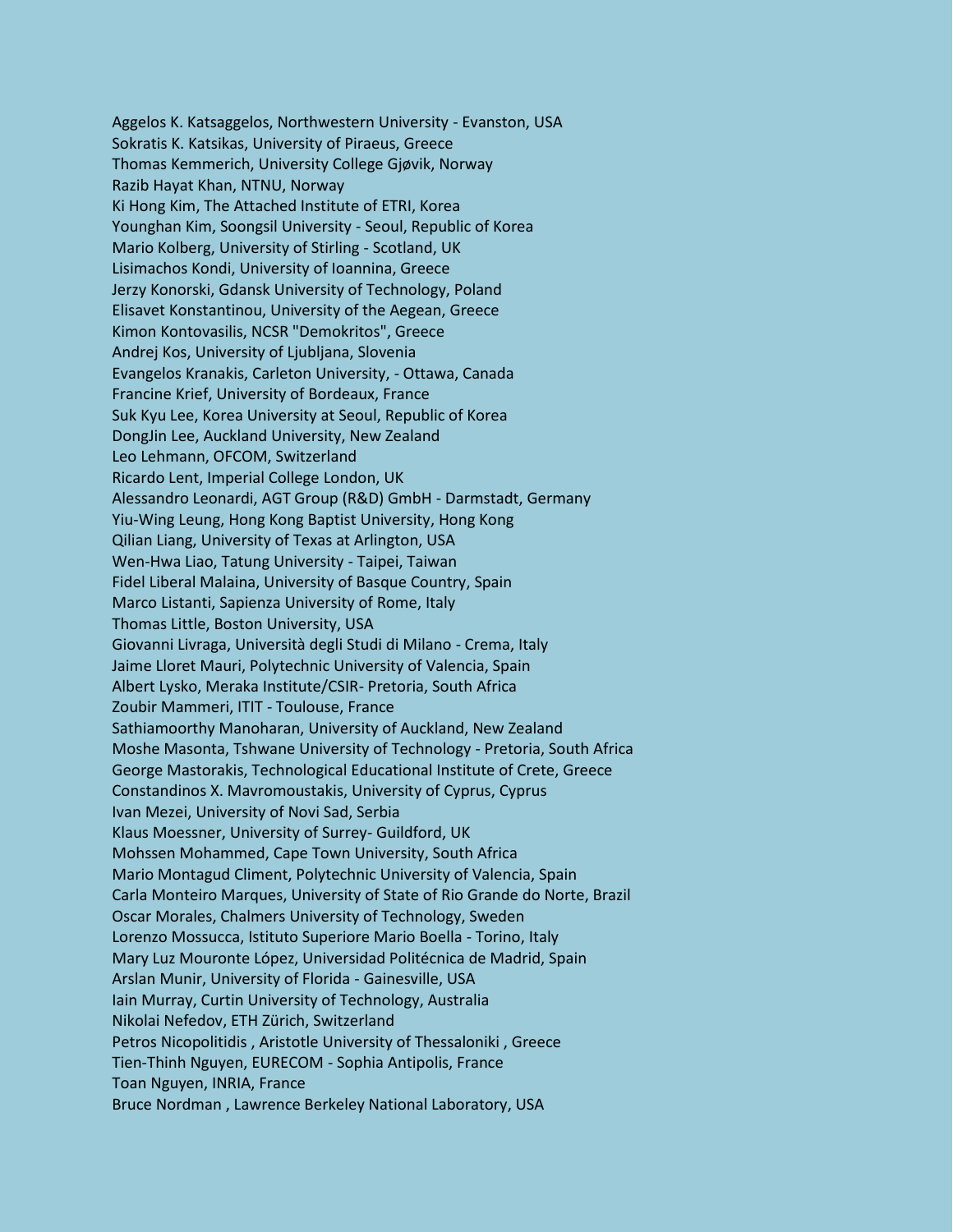Serban Obreja, University Politehnica - Bucharest, Romania Kazuya Odagiri, Yamaguchi University, Japan Máirtín O'Droma, University of Limerick, Ireland Tae (Tom) Oh, Rochester Institute of Technology, USA Jinwoo Park, Korea University, Korea Harry Perros, North Carolina State University, USA Dennis Pfisterer, University of Luebeck, Germany Zsolt Alfred Polgar, Technical University of Cluj Napoca, Romania Francisca Aparecida Prado Pinto, Federal University of Ceará, Brazil Thomas Prescher, TU Kaiserslautern, Germany Francesco Quaglia, Sapienza Università di Roma, Italy Ahmad Rahil, University of Burgundy, France Jelena Revzina, Transport and Telecommunication Institute, Latvia Karim Mohammed Rezaul, Centre for Applied Internet Research (CAIR), NEWI, University of Wales, UK Oliviero Riganelli, University of Milano Bicocca, Italy David Rincon Rivera, Technical University of Catalonia (UPC) - Barcelona, Spain Diletta Romana Cacciagrano, Università di Camerino, Italia Paolo Romano, IST/INESC-ID - Lisbon, Portugal Sattar B. Sadkhan, University of Babylon, Iraq Alessandra Sala, University of California - Santa Barbara, USA Francisco Javier Sánchez Bolumar, Centro de Formación Tecnológica - Valencia, Spain Luz A. Sánchez-Gálvez, Benemérita Universidad Autónoma de Puebla, México Susana Sargento, University of Aveiro, Portugal Panagiotis Sarigiannidis, University of Western Macedonia - Kozani, Greece Reijo Savola, VTT, Finland Stefan Schmid, TU Berlin & Telekom Innovation Laboratories (T-Labs), Germany Jeff Sedayao, Intel Corporation IT Labs, USA René Serral Garcia, Universitat Politècnica de Catalunya, Spain Xu Shao, Institute for Infocomm Research, Singapore Fangyang Shen, New York City College of Technology (CUNY), USA Jian Shen, Chosun University, Gwangju, Republic of Korea Tsang-Ling Sheu, National Sun Yat-Sen University - Kaohsiung, Taiwan Eunsoo Shim, Samsung Electronics, Korea Simone Silvestri, University of Rome "La Sapienza", Italy Thierry Simonnet, ESIEE-Paris, France Navjot Singh, Avaya Labs Research, USA Charalabos Skianis, University of Aegean - Karlovasi, Greece Vasco Soares, Instituto de Telecomunicações / Polytechnic Institute of Castelo Branco, Portugal José Soler, Technical University of Denmark, Denmark Gritzalis Stefanos, University of the Aegean, Greece Manolis Stratakis, Forthnet Group, Greece Akira Takura, Jumonji University, Japan Yoshiaki Taniguchi, Osaka University, Japan Olivier Terzo, Istituto Superiore Mario Boella - Torino, Italy Christian Timmerer, Alpen-Adria-Universität Klagenfurt, Austria Petia Todorova, Fraunhofer Institut FOKUS - Berlin, Germany Stephan Trahasch, Hochschule Offenburg, Germany Joseph G. Tront, Virginia Tech, USA